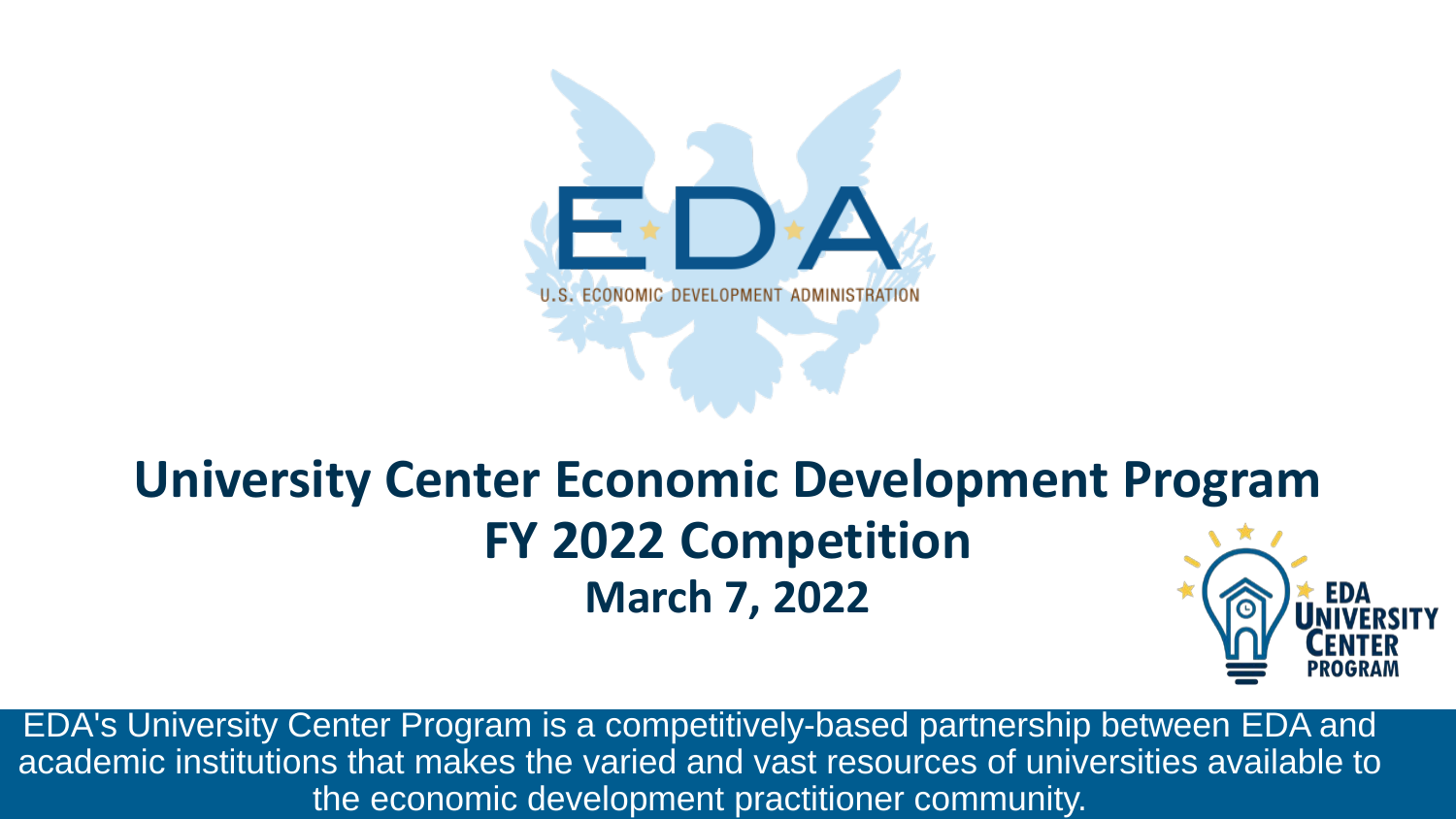# **AGENDA**

- $\triangleright$  Program Overview
- $\triangleright$  Allocation
- $\triangleright$  Eligibility
- Award Period
- $\triangleright$  Match Requirements
- $\triangleright$  Application Documents
- $\triangleright$  Application Review Criteria
- ▶ Review and Selection Process
- Tools and Resources

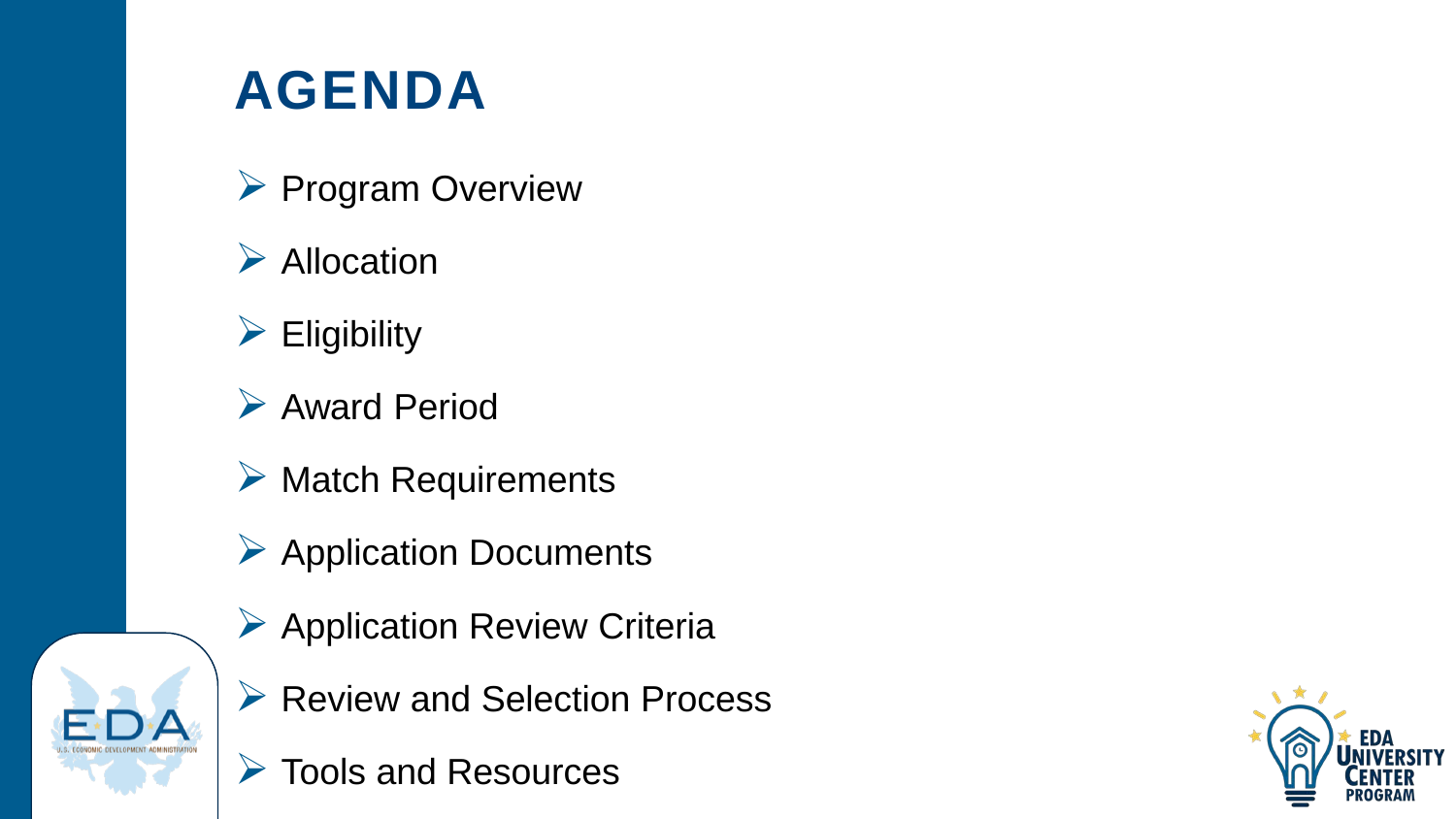# **PROGRAM OVERVIEW**

**The University Center (UC) Program** – Enables institutions of higher education to establish and operate programs focused on leveraging university assets to foster regional economic development.

- $\triangleright$  Builds regional economic ecosystems that support innovation and high-growth entrepreneurship as well as resiliency and inclusiveness.
- $\triangleright$  Collaborates with other EDA partners by providing expertise and technical assistance to develop, implement and support regional strategies.
- $\triangleright$  Results in job creation, high-skilled regional talent pools, and business expansion in a region's innovation clusters.



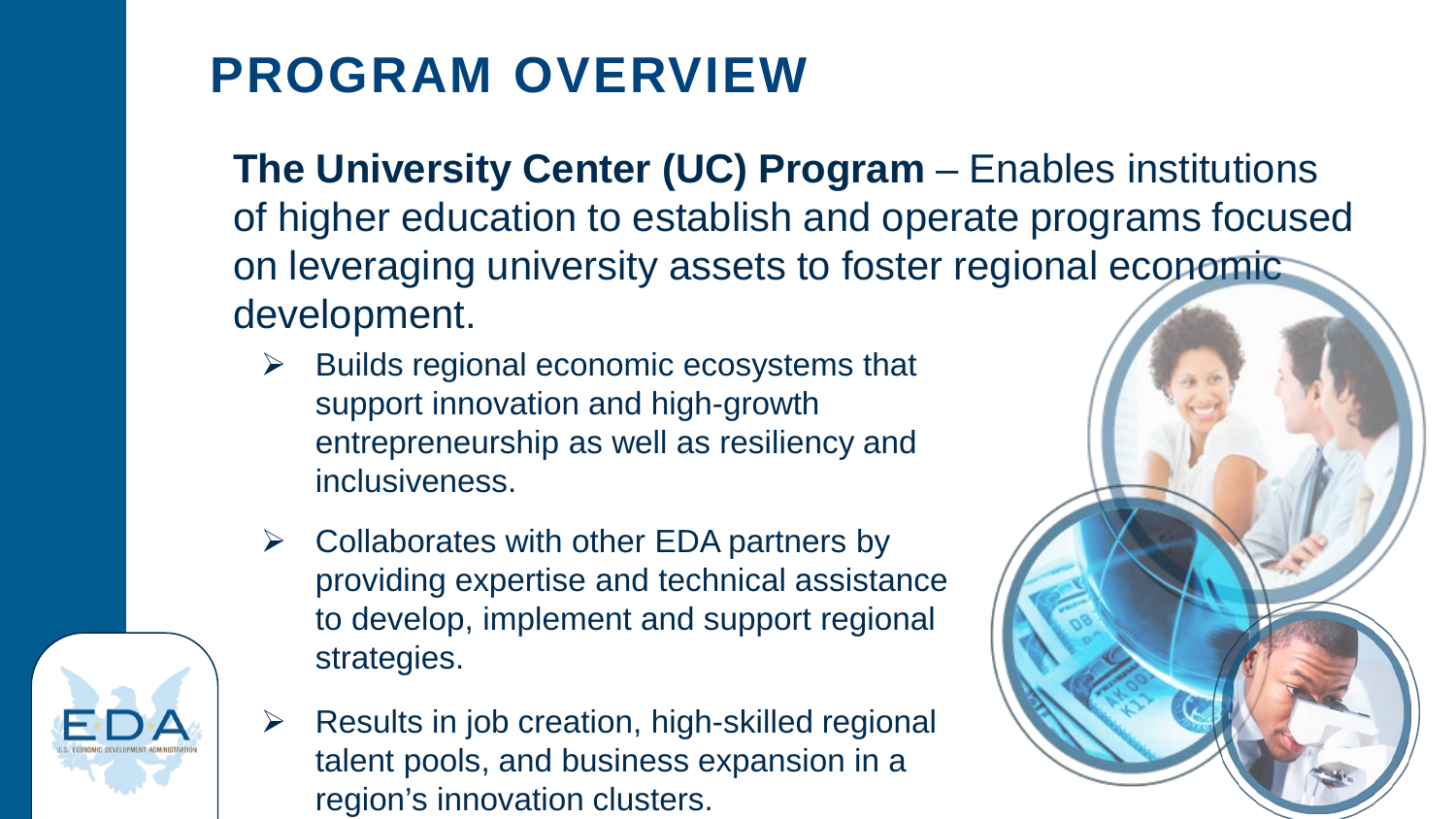# **PROGRAM FOCUS AREAS**

This program funds technical assistance provided by an accredited institution of higher education or a consortium of accredited institutions of higher education that is focused on one or more of the following program focus areas:

- $\triangleright$  Advancing regional commercialization efforts
- $\triangleright$  Advancing high-growth entrepreneurship
- $\triangleright$  Cultivating innovation
- $\triangleright$  Encouraging business expansion in a region's innovation cluster(s)
- $\triangleright$  Developing a high-skilled regional workforce
- $\triangleright$  Increasing the resiliency of a region

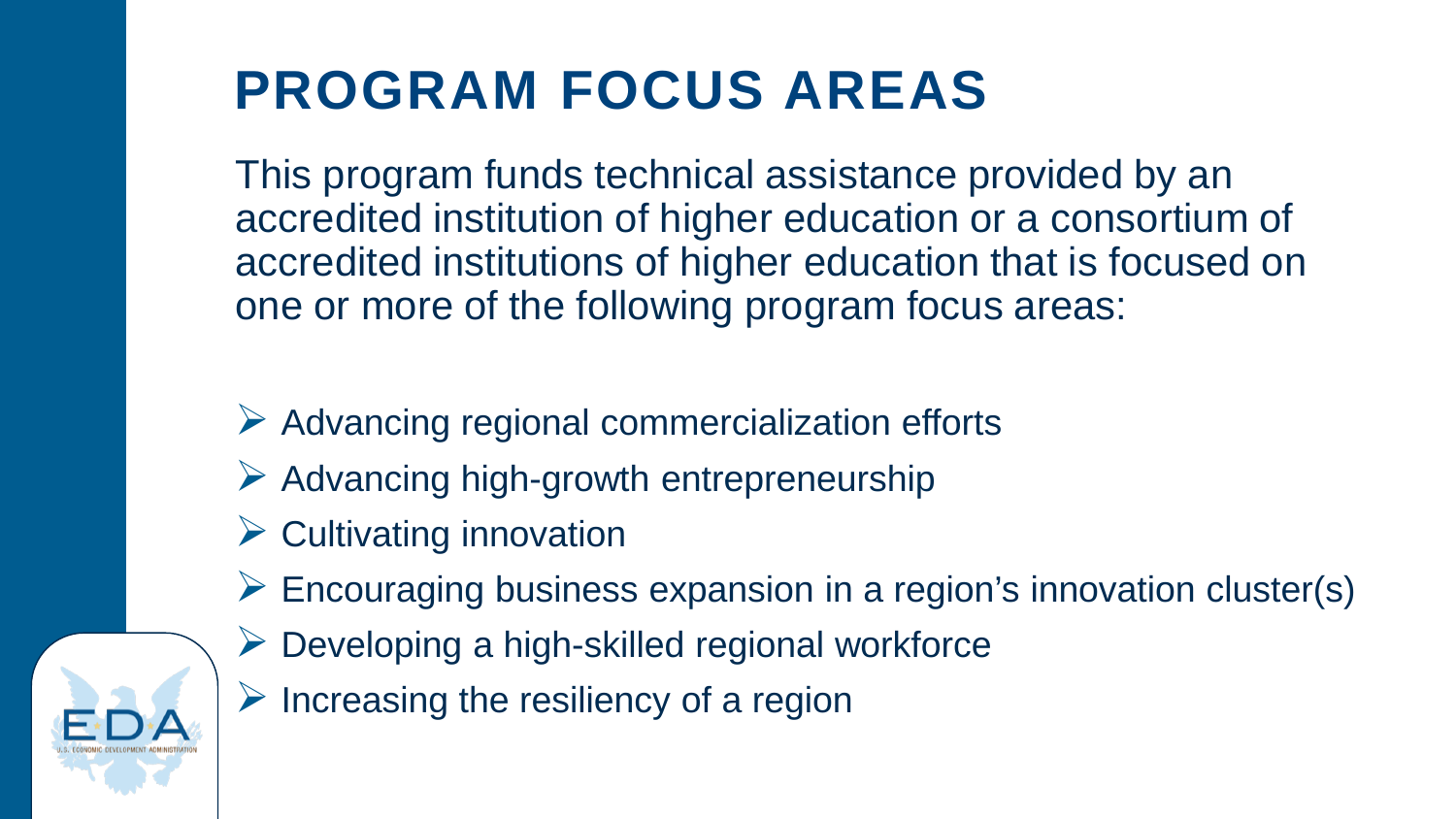# **PROGRAM ALLOCATION**

For FY 2022, EDA has allocated approximately \$8.4 million to the University Center program (\$2.4 million for the first year of awards under this competition) in anticipation of an FY 2022 appropriation or an annual continuing resolution. These amounts are based on funding levels appropriated through the Consolidated Appropriations Act, 2021 (P.L. 116-260).

#### **Divided among 2 Regional Offices**

- Atlanta Regional Office (ATRO)
- Seattle Regional Office (SRO)

|   | <b>Atlanta Regional Office</b> | Serves: Alabama, Florida, Georgia, Kentucky,<br>Mississippi, North Carolina, South Carolina,                                                                                                                                    |
|---|--------------------------------|---------------------------------------------------------------------------------------------------------------------------------------------------------------------------------------------------------------------------------|
| Д | Seattle Regional Office        | Serves: Alaska, Arizona, American Samoa,<br>California, Guam, Hawaii, Idaho, Republic of<br>Marshall Islands, Federated States of Micronesia,<br>Nevada, Northern Mariana Islands, Oregon,<br>Republic of Palau, and Washington |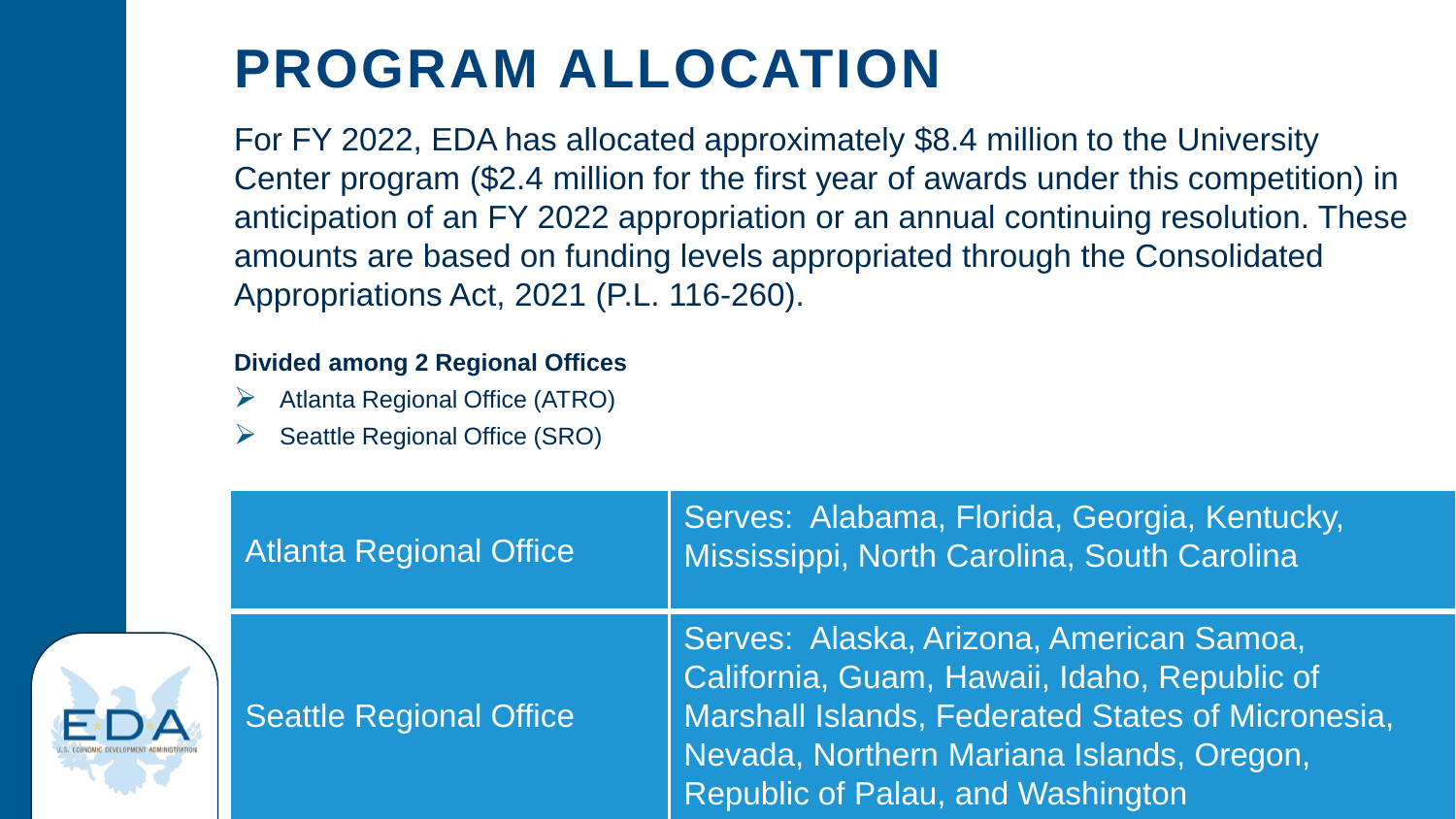# **ELIGIBILITY**

### **Eligible Applicants**

- $\triangleright$  Accredited Institutions of Higher Education including Community Colleges or Junior Colleges Consortium of Accredited Institutions of Higher Education
- University-Affiliated Research Institutions
- $\triangleright$  An organization that is affiliated with and directed by an accredited institution of higher education may partner with an accredited institution of higher education or consortium



*See Notice of Funding Opportunity for eligibility details.*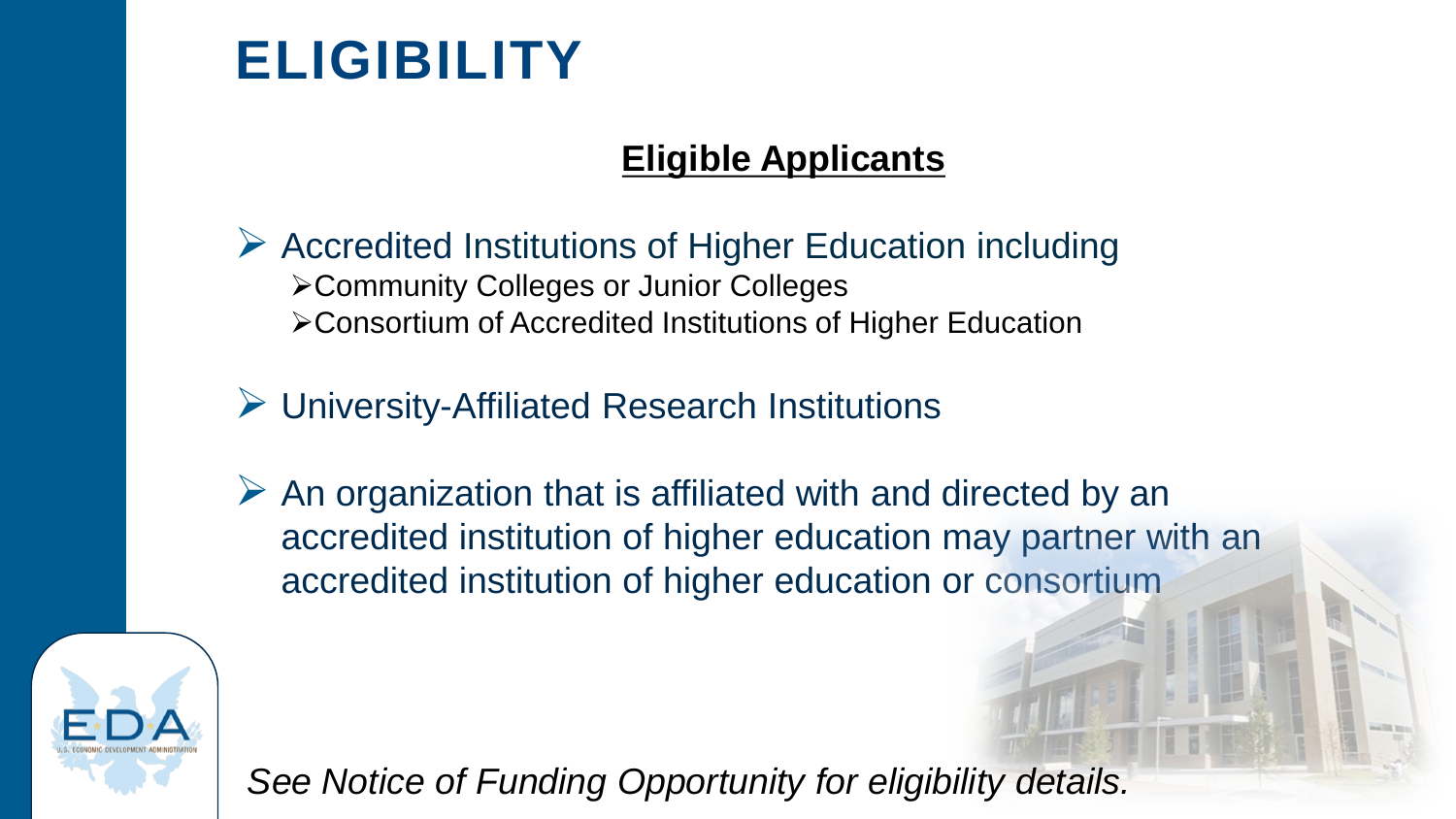# **AWARD PERIOD**

#### **Period of Performance:**

- Awards will be for a 5-year period of performance (only competing for Year 1)
	- SF-424, SF-424A, Budget Narrative, and Staffing Plan should be for full 5 years

### **Funding:**

 $\triangleright$  Initial funding period will be for Year 1



 $\triangleright$  Matching funds for the project must be committed for at least Year 1

*Funding beyond the first year will depend on the availability of funds and recipient performance.*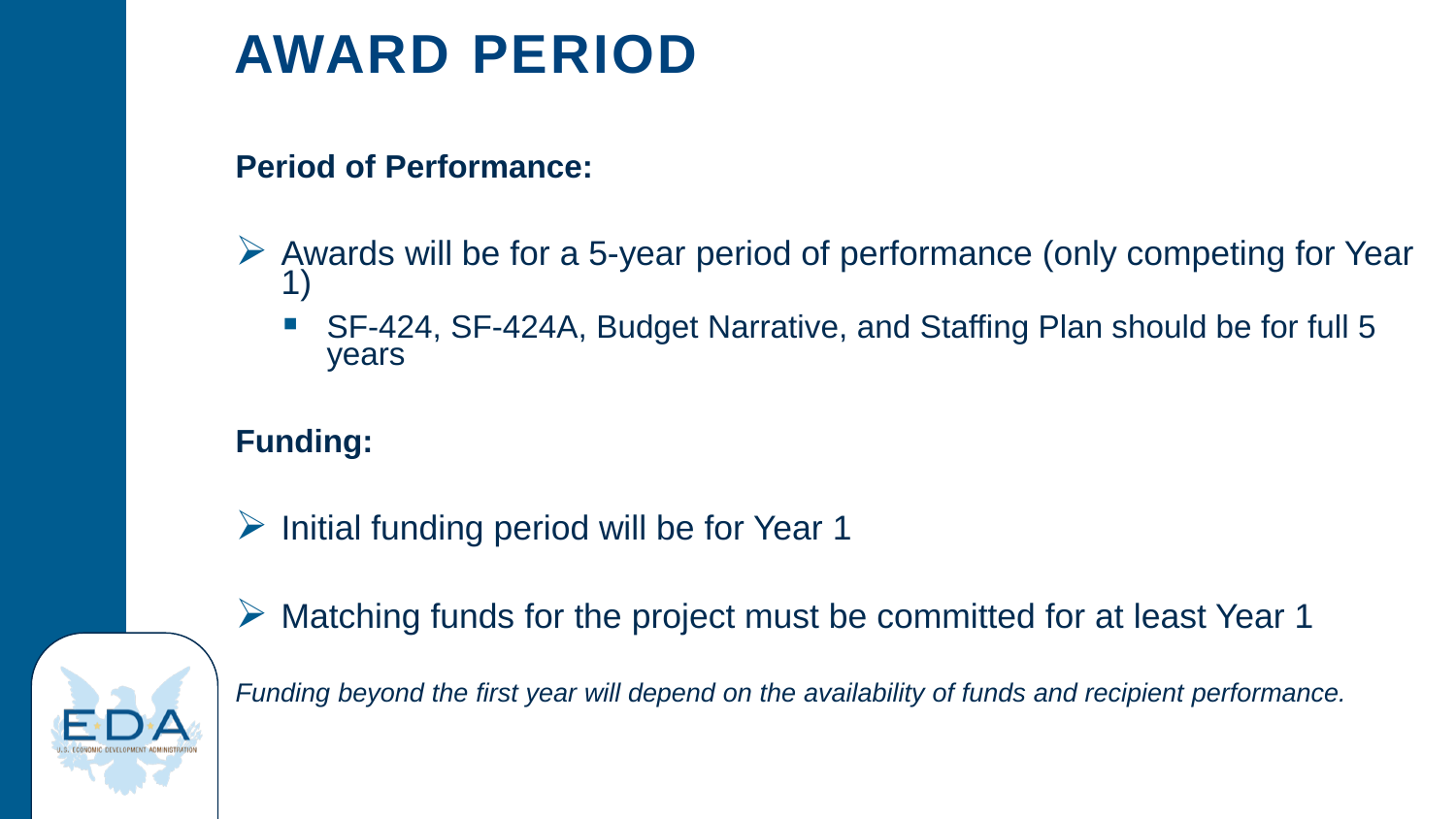# **MATCHING REQUIREMENTS**

### **Application Matching Requirements**

- EDA will fund up to 50 percent of the **total project cost**
- $\triangleright$  In-kind contributions are allowed
- $\triangleright$  Other federal funds may be considered match if authorized by statute (requires EDA's prior approval)
- $\triangleright$  Matching share must: (i) be committed to the project for the project period, (ii) be available as needed, and (iii) not be conditioned or encumbered in any way
	- $\triangleright$  Supporting documentation required!



 $\triangleright$  Local match must be committed at the time the application is submitted. (Only first year match amount required.)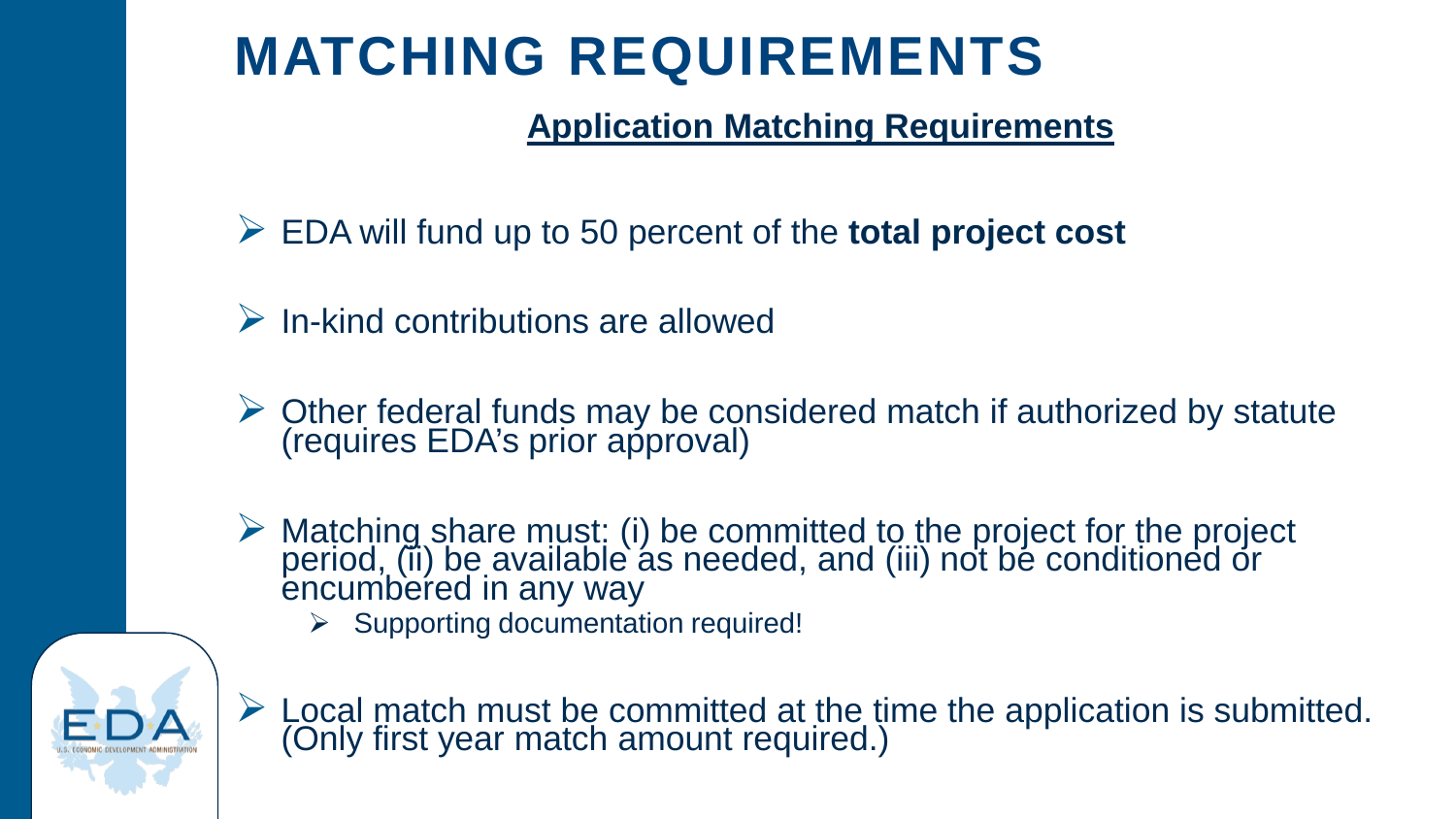# **SCOPE OF WORK**

### **Scope of Work Activities**

- $\triangleright$  Applicants must describe specific activities to be undertaken by the University Center during the period of performance, including but not limited to providing technical assistance, conducting applied research, and disseminating information about, and the results of, the University Center's economic development activities.
	- $\geq$  Technical assistance: all economic development activities whether undertaken at the request of an entity outside of the sponsoring institution (or consortium) or directly by the applicant or co-applicants.
	- Applied research: the direct use of research to address a specific challenge, meet a specific need, or solve a specific problem experienced by innovators, entrepreneurs, economic planners, and cluster-based industries.
	- Disseminating information: (1) informing the University Center's target audience of available assistance; (2) publicizing research findings and best practices; and (3) demonstrating to EDA how measurable economic development outcomes will be realized during the period of performance.



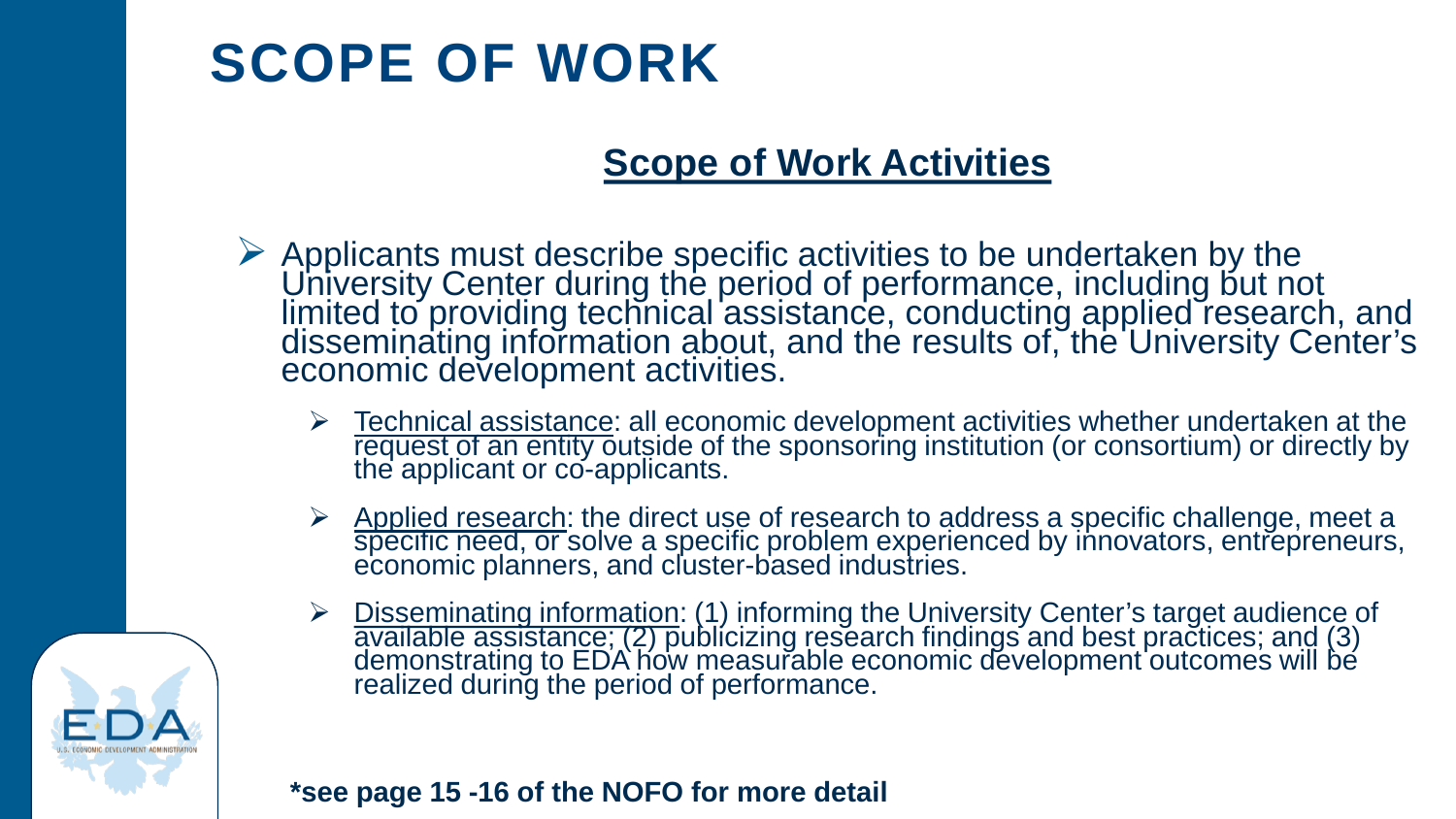## **APPLICATION DOCUMENTS**

**≻Project Narrative** 

## **Example Profference Profession Profession Profession Profession**

- $\triangleright$  Form SF-424 Application for Federal Assistance
- Form SF-424A Budget Information—Non-Construction Programs
- $\triangleright$  Form CD-511 Certification Regarding Lobbying
- $\triangleright$  Form SF-LLL Disclosure of Lobbying Activities
- $\triangleright$  Form ED-900 General Application for EDA Programs

## **≻Other Forms (if applicable)**

- ▶ State Single Point-of-Contract (SPOC)/Executive Order 12372 Compliance Documentation (if applicable)
- $\triangleright$  Organizational Documentation (if applicable)
- $\triangleright$  Indirect Cost Rate Documentation (if applicable)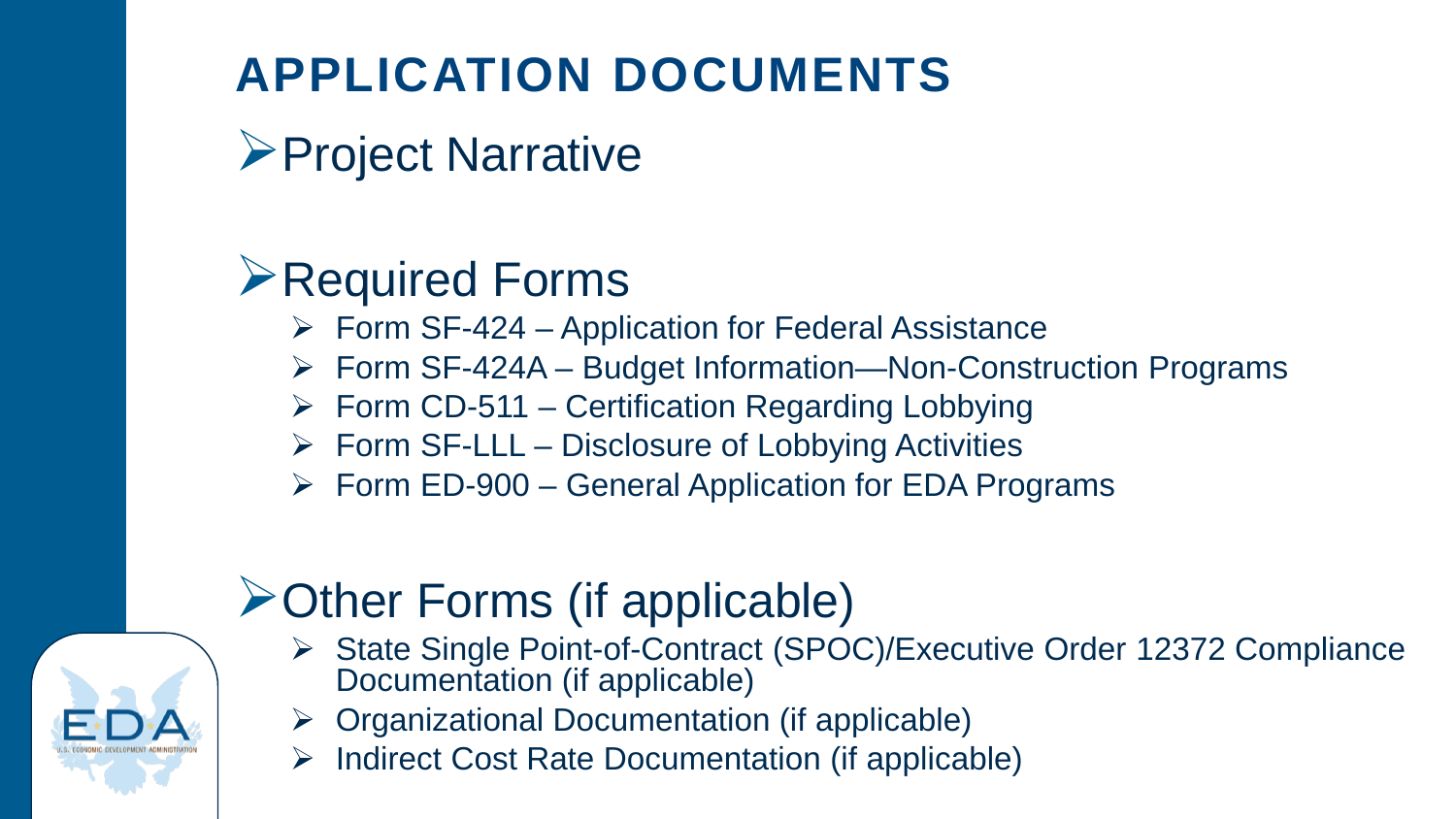## **APPLICATION DOCUMENTS**

### **≻Other Attachments**

- $\triangleright$  Applicant Capacity and Project Management
- $\triangleright$  Budget Narrative and Staffing Plan
- $\triangleright$  Project Sustainability
- $\triangleright$  Resumes of Key Project Staff
- **▶ Matching Share Commitment Letters**
- $\triangleright$  Five separate itemized budgets (see Special Instructions for Form SF-424A on p.20 of the NOFO)

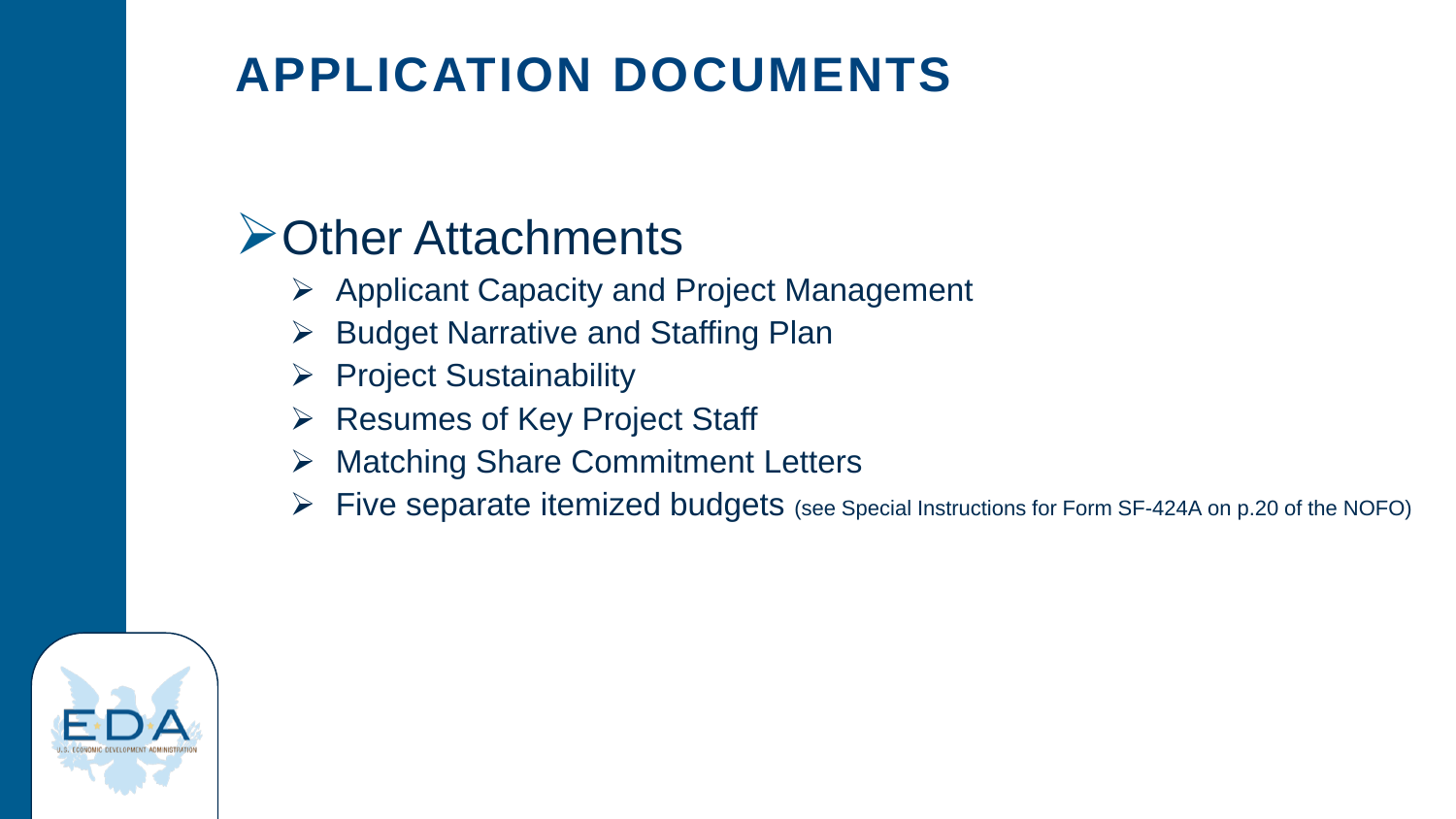## **APPLICATION REVIEW CRITERIA**

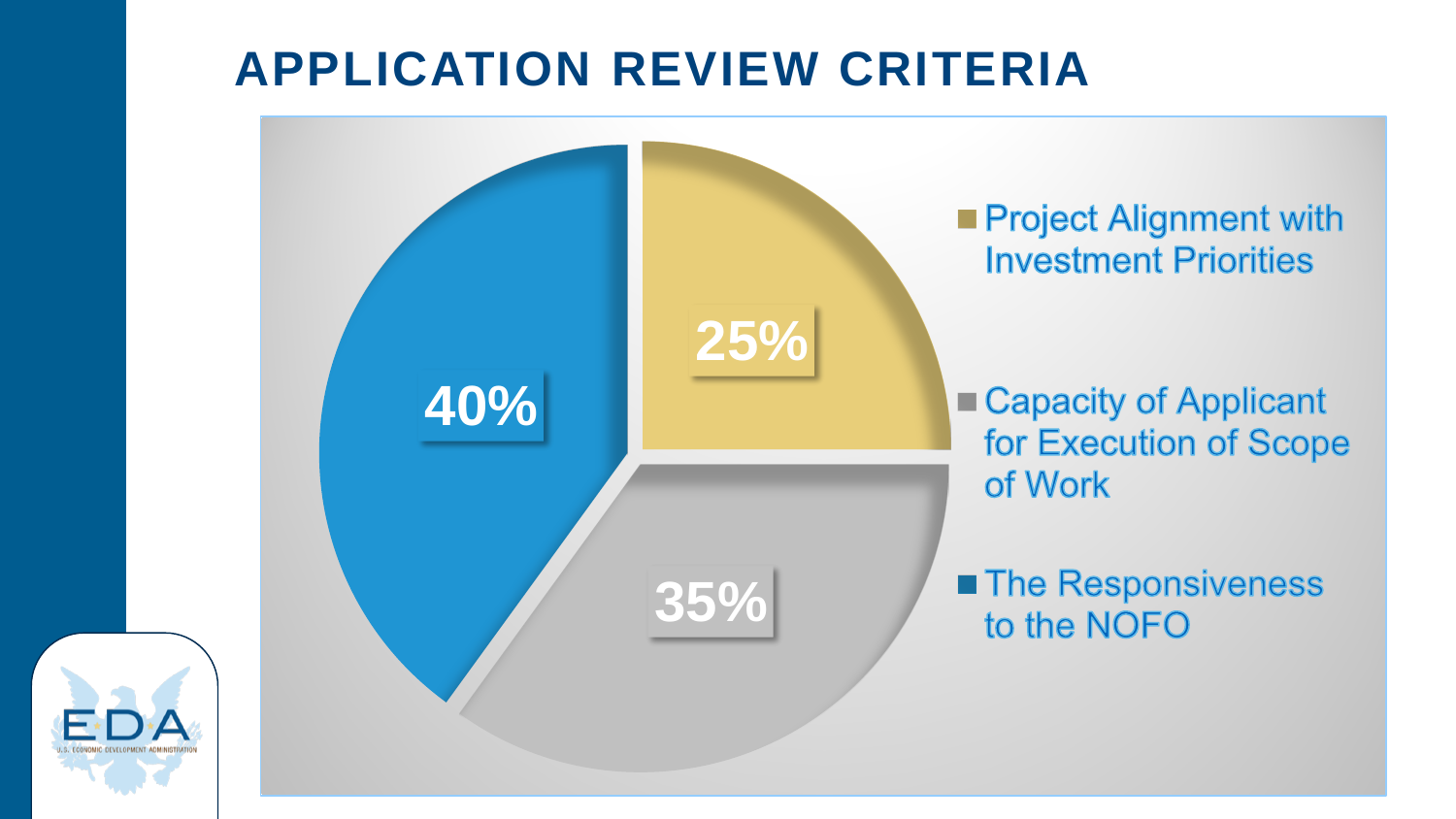## **#1 ALIGNMENT WITH INVESTMENT PRIORITIES**

Projects **MUST** address one or more of the following EDA Investment Priorities:

- **1. Equity**
- **2. Recovery and Resilience**
- **3. Workforce Development**
- **4. Manufacturing**
- **5. Technology-Based Economic Development**
- **6. Environmentally-Sustainable Development**
- **7. Exports and Foreign Direct Investment**

*See complete description of Investment Priorities on EDA's website at* 

*<https://eda.gov/about/investment-priorities/>*

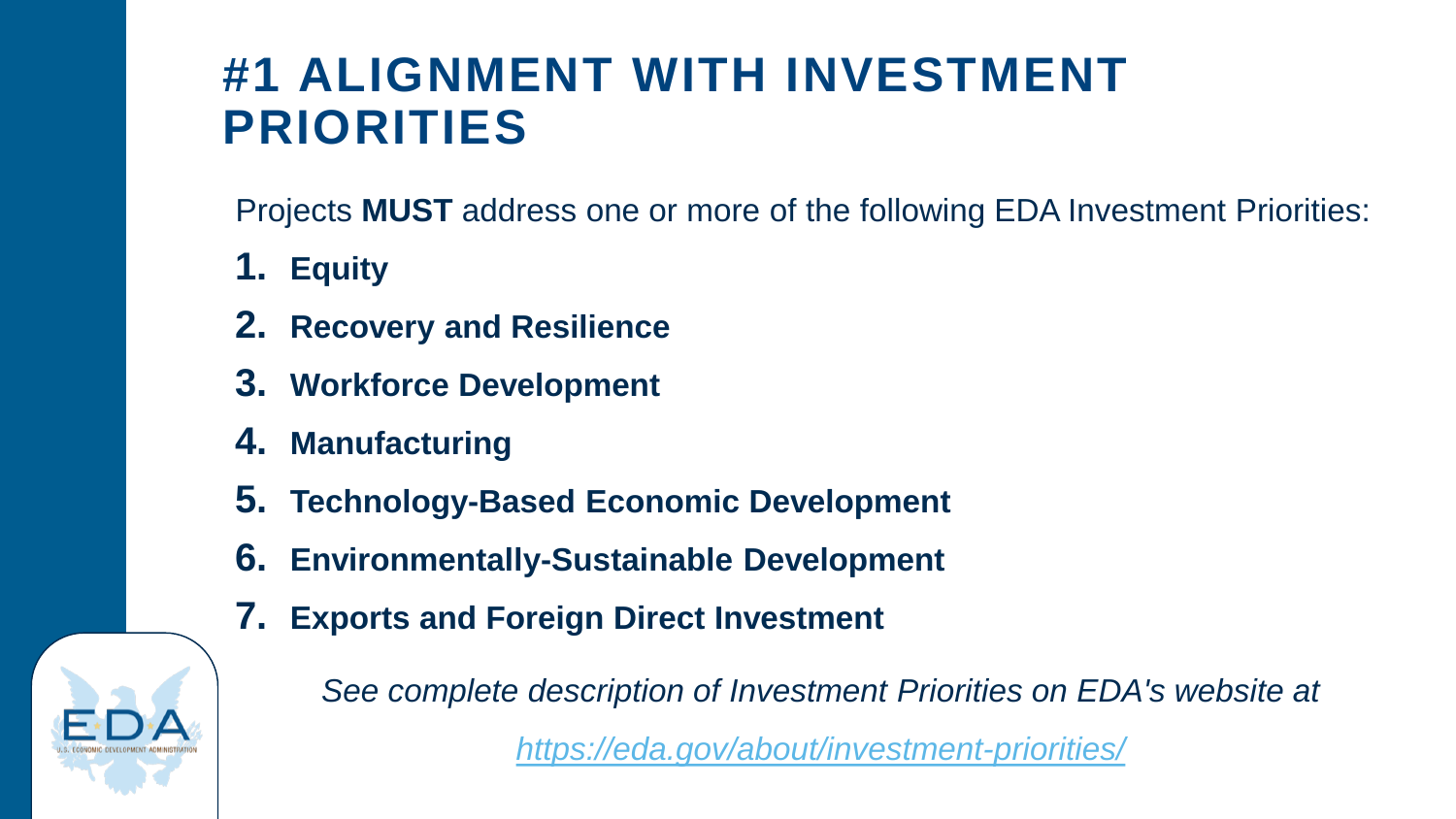### **#2 APPLICANT CAPACITY**

**Four Equally Weighted Factors:**



INDICATES FEASIBILITY OF THE PROJECT

DESCRIBES SUSTAINABILITY AND DURABILITY OF RESULTS OF THE PROJECT



DEMONSTRATES ORGANIZATIONAL CAPACITY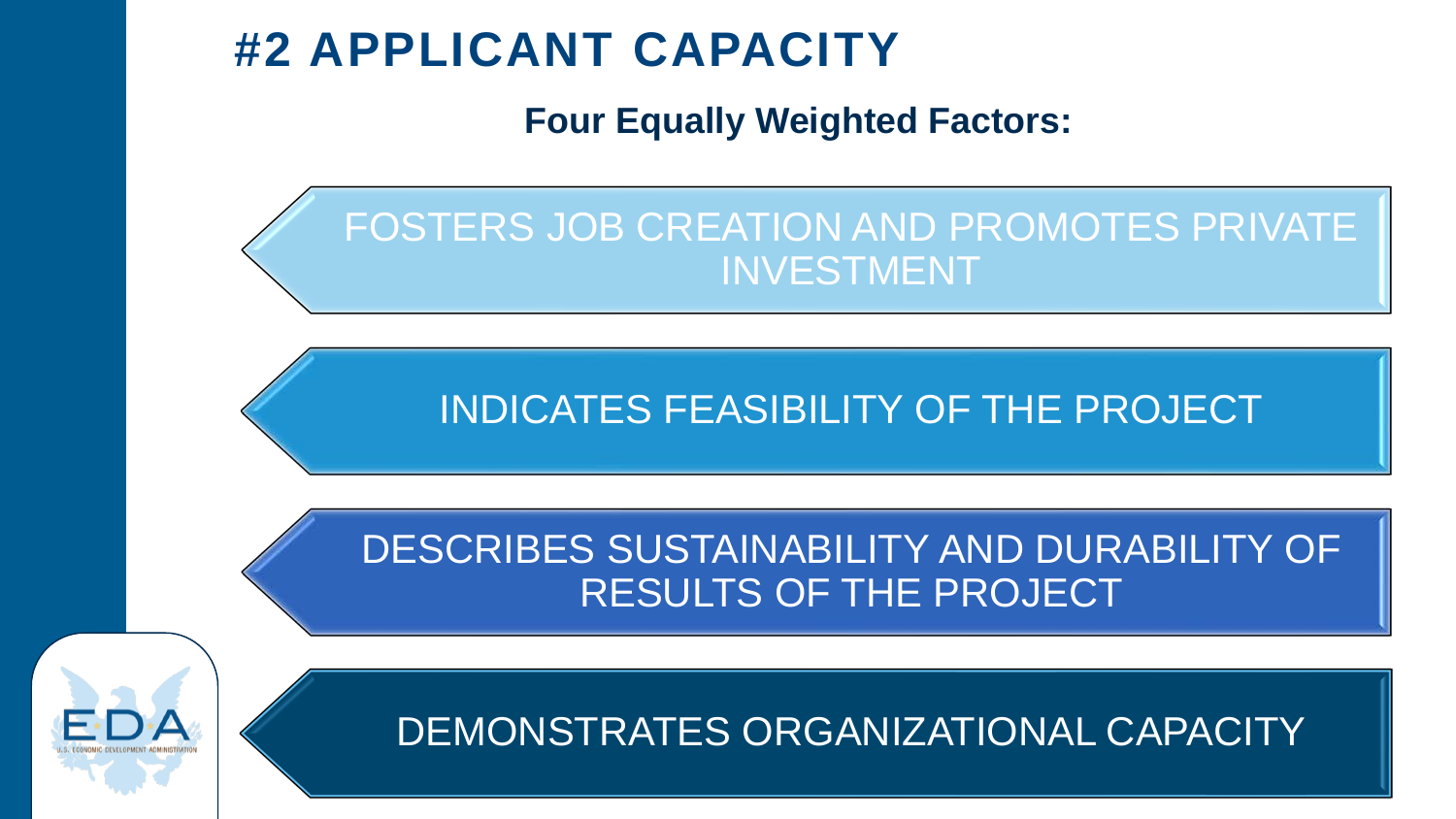### **#3 RESPONSIVENESS TO PROGRAM OBJECTIVES**

Successful applicants demonstrate the following:

- $\triangleright$  Serve a well-defined geographic area and benefit distressed communities within that area
- $\triangleright$  Provide technical assistance, conduct applied research, and/or disseminate information to foster regional economic ecosystems
- $\triangleright$  Drive regional economic development and strategies
- $\triangleright$  Leverage other university assets that support regional economic ecosystems
- $\triangleright$  Engage EDA stakeholders and partners (e.g., EDDs, Indian Tribes, RDOs)
- $\triangleright$  Include measurable activities and outcomes
- $\triangleright$  Plan for sustaining success beyond period of performance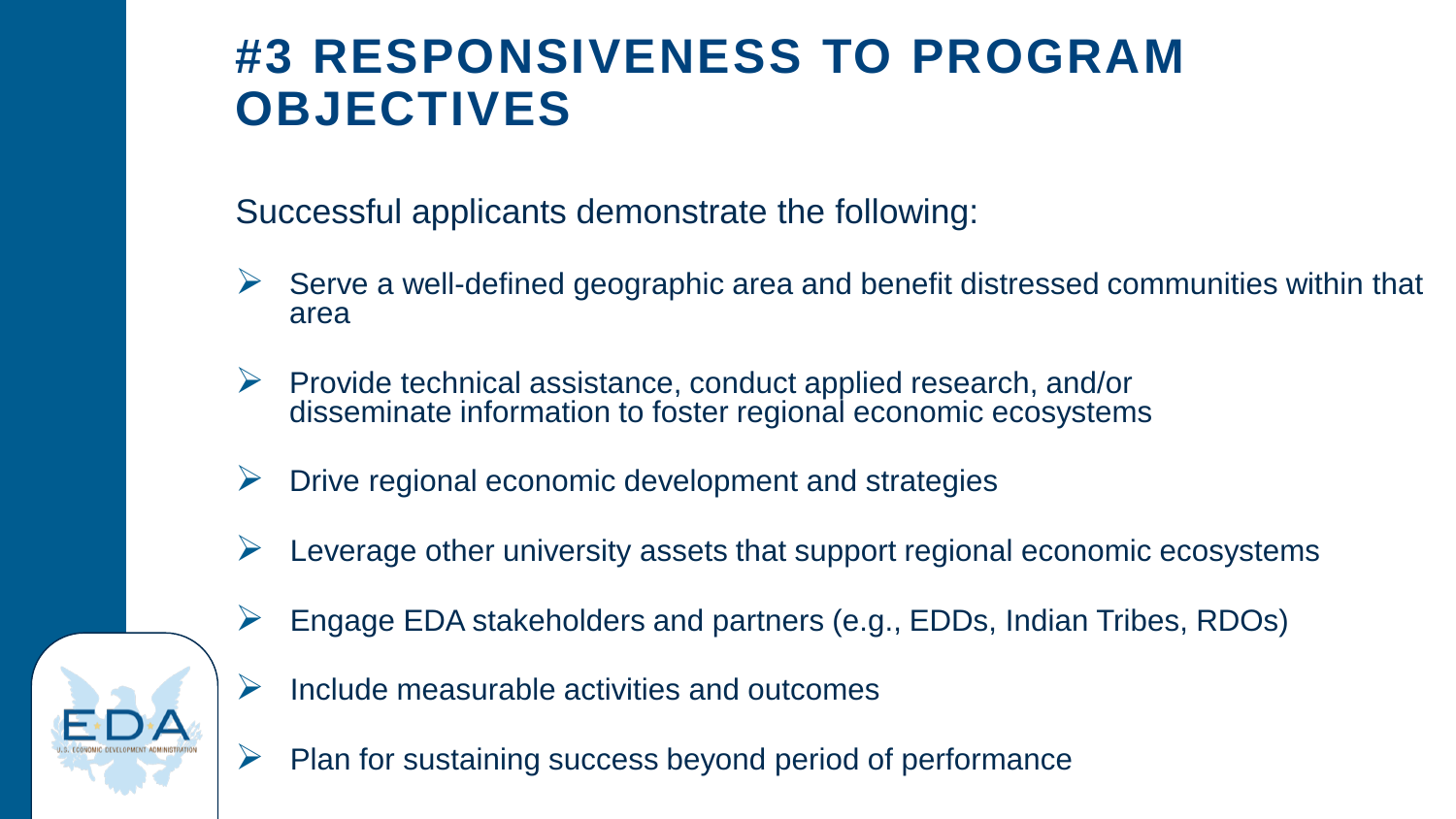## **DOCUMENTING PARTNERSHIPS**

- $\triangleright$  One purpose of the UC program is to leverage existing university resources; therefore, describe the institutional systems, information, and expertise available to you.
- $\triangleright$  Competitive applications document strong partnerships. Partnership letters should identify the role the support organization has in the program and detail contributions.



### **UC Partners**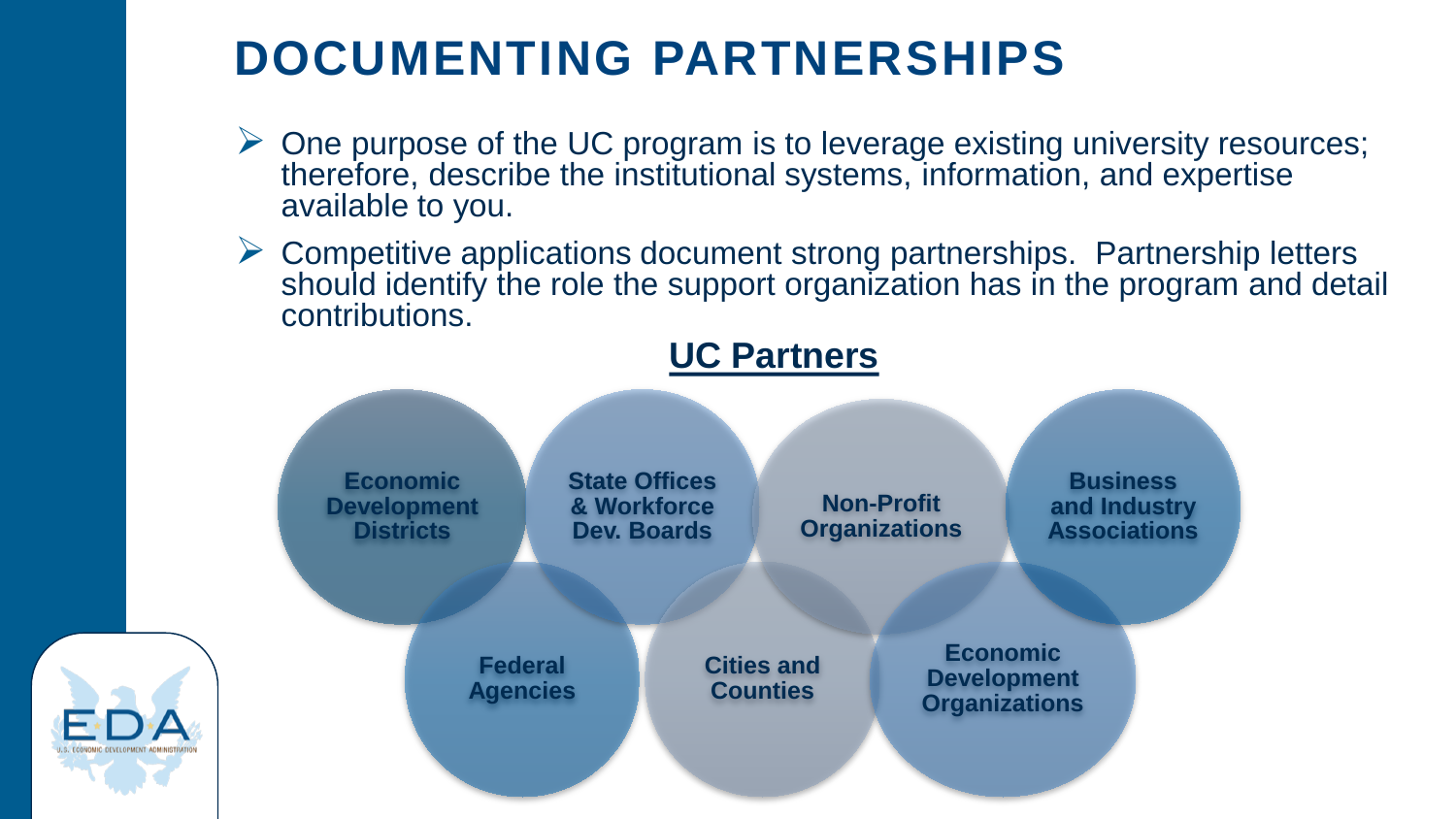## **REVIEW AND SELECTION PROCESS**





Applications Due: **April 29, 2022** at 11:59pm ET

Applications must be submitted through grants.gov:

- ATRO: <https://www.grants.gov/web/grants/view-opportunity.html?oppId=338456>
- SRO:<https://www.grants.gov/web/grants/view-opportunity.html?oppId=338457>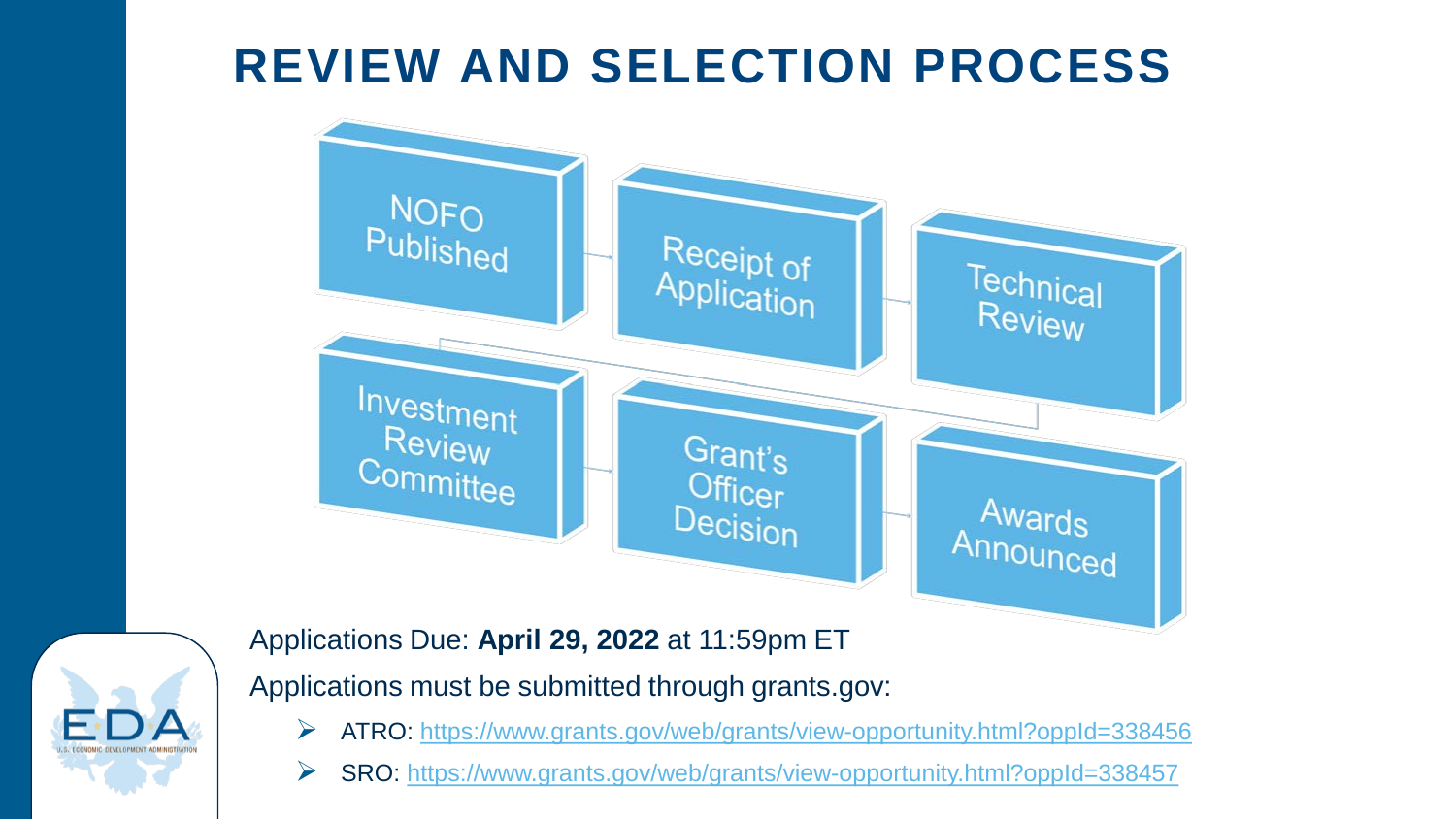# **POST-APPROVAL REQUIREMENTS**

#### Performance Evaluation

- $\triangleright$  In accordance with 13 C.F.R. § 306.7, EDA will conduct a performance evaluation of each University Center within three years after the initial start date of the award.
- $\triangleright$  EDA may conduct an additional performance evaluation prior to the end of the five-year award.
- $\triangleright$  Goal: assess the University Center's contribution to providing technical assistance, conducting applied research, meeting program performance objectives, and disseminating project outcomes in accordance with the scope of work funded during the period of performance.
- $\triangleright$  Will include participation of at least one other UC as part of peer review process on a cost-reimbursable basis – plan your budget accordingly.

### Reporting

- $\triangleright$  Progress reporting
- $\triangleright$  Financial reporting
- GPRA reporting: <https://www.eda.gov/performance/gpra/>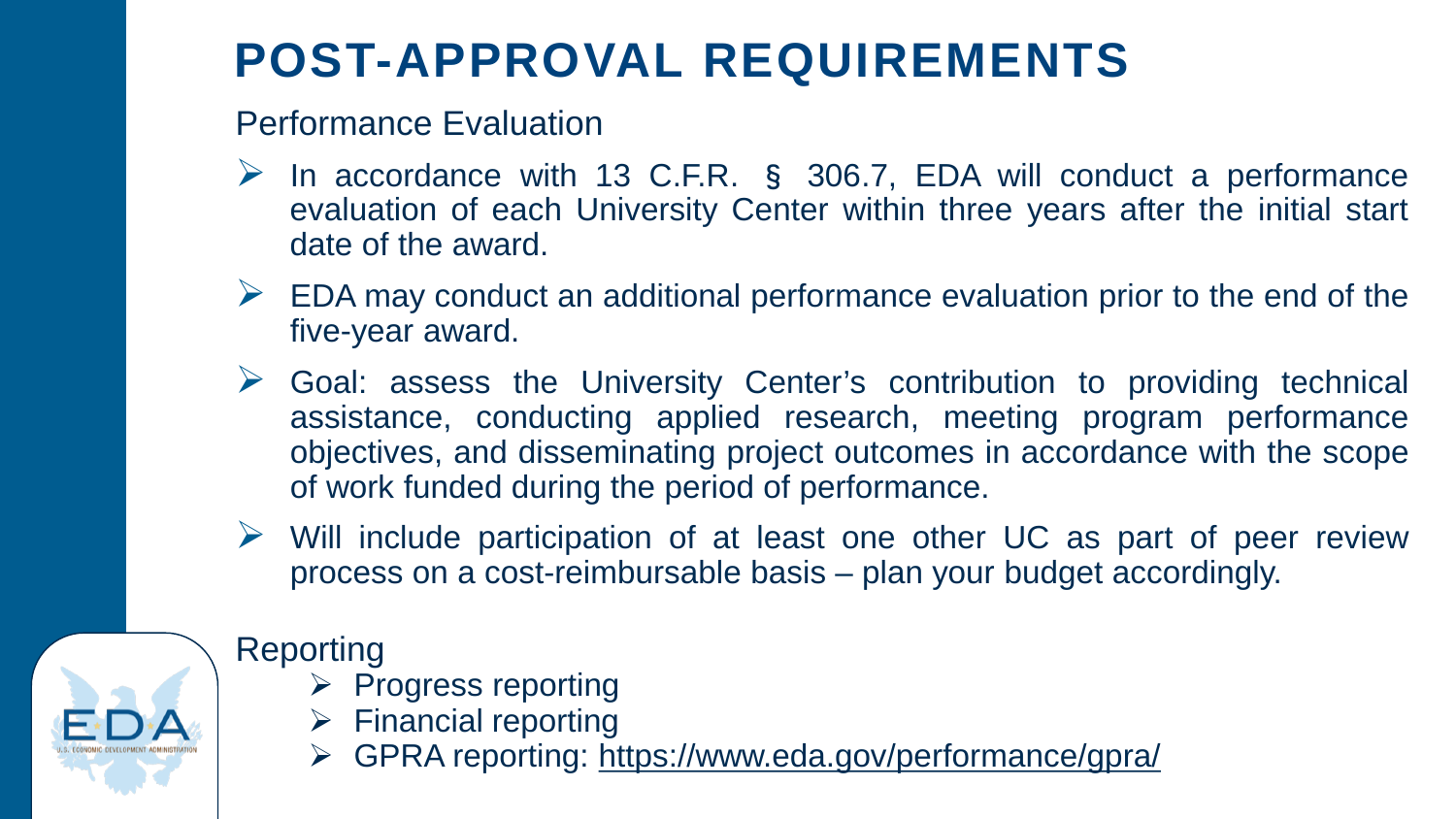## **PAST COMPETITION**

### **2017 UC Competition Statistics**

|                            | <b>ATRO</b> | <b>SRO</b> |
|----------------------------|-------------|------------|
| Applications               | 26          | 14         |
| <b>Awards Made</b>         | 13          | 9          |
| Average funding (per year) | \$118,000   | \$125,311  |

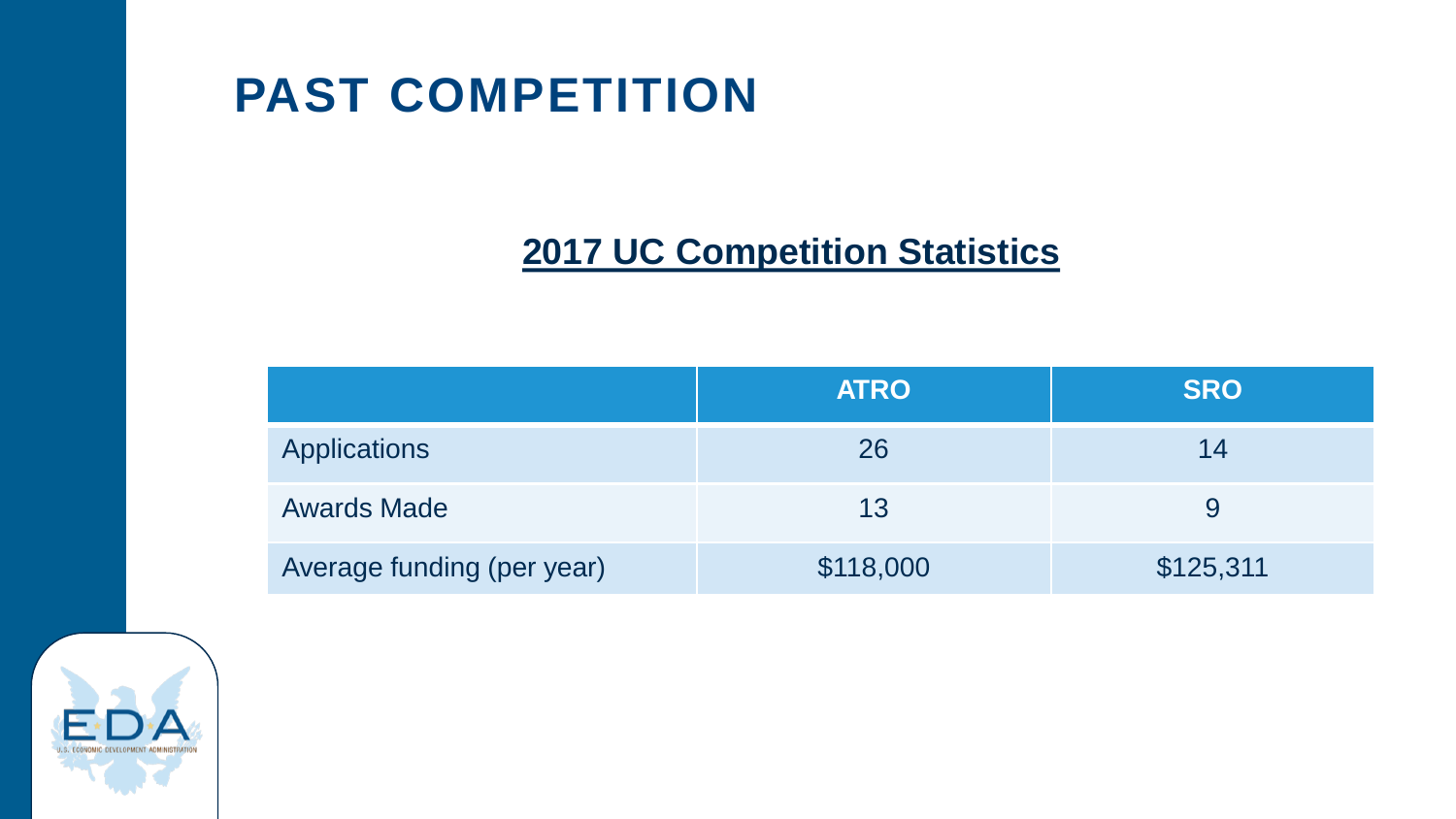## **REMINDERS AND TIPS**

- $\triangleright$  Read the NOFO in its entirety. Many of your questions can be answered by thoroughly reading the document.
- $\triangleright$  The project narrative of your application is limited to 10 pages.
- $\triangleright$  The indirect costs are limited to no more than 20% of the total project costs. No exceptions.
- $\triangleright$  Notably, any program income must be added to the funds committed to the project, and all funds must be used to further eligible program activities before expiration of the five-year period of performance.
- ▶ Register in GRANTS.GOV early!
- $\triangleright$  SAM registration must be up-to-date.



- $\triangleright$  The Authorized Organizational Representative (AOR) is the only person who can submit the application in Grants.gov.
- $\triangleright$  We recommend submitting your application a week in advance to give yourself plenty of time to address technical and other issues that may arise.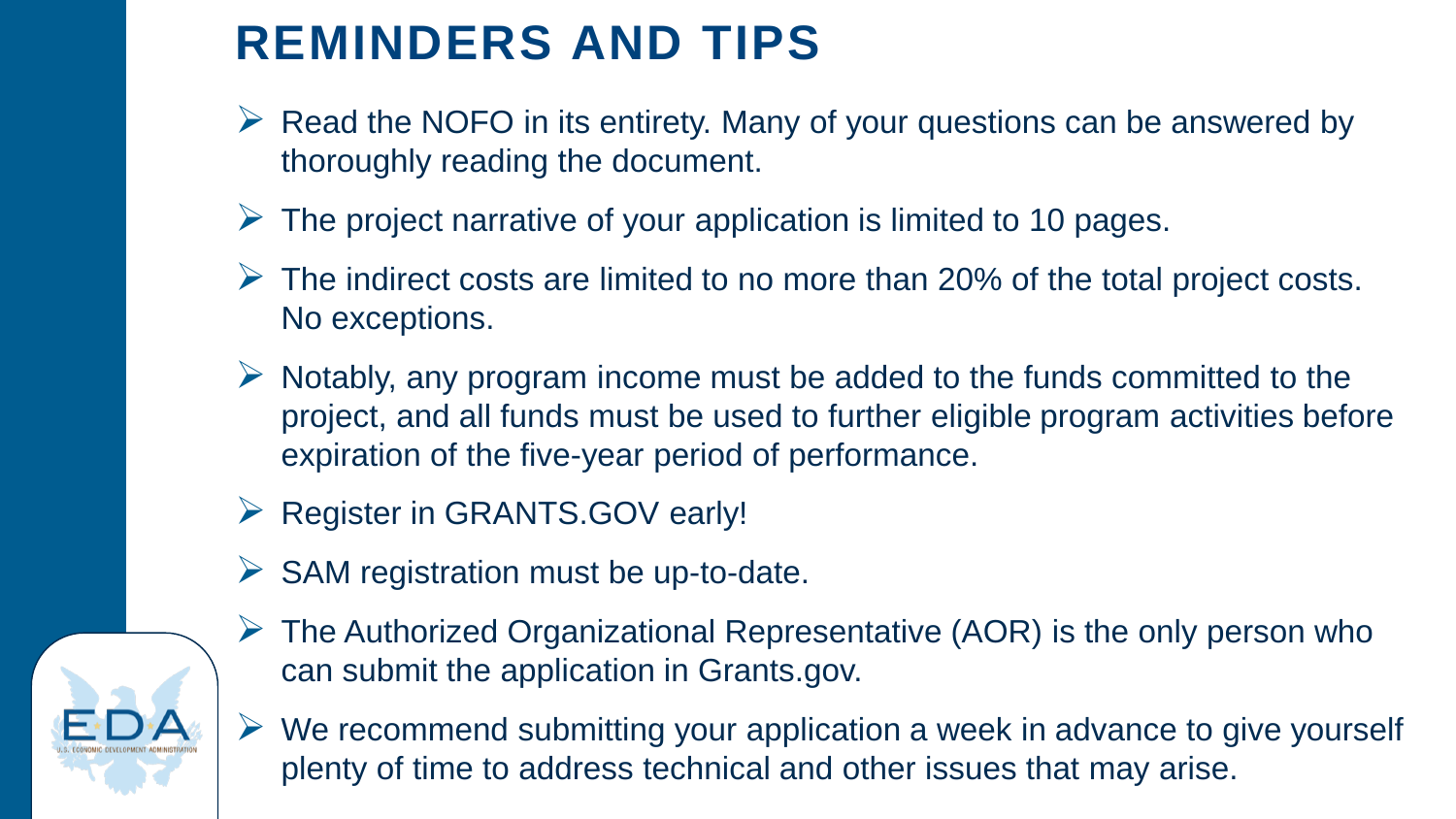# **TOOLS AND RESOURCES**

#### EDA's University Center page:

<https://www.eda.gov/programs/university-centers/>

[https://www.eda.gov/programs/university](https://www.eda.gov/programs/university-centers/applicant-resources/)centers/applicant-resources/

#### Best Practices and Other Resources:

- [https://www.eda.gov/files/programs/university](https://www.eda.gov/files/programs/university-centers/uc-tools/Evaluation-of-UC-Best-Practices.pdf)centers/uc-tools/Evaluation-of-UC-Best-Practices.pdf
- <https://www.eda.gov/tools/>

#### **Best Practices at EDA University Centers**

#### **Activities: Support for Start-Ups**

- ✓ **Broad Technology Partnerships: High-impact centers** leverage connections and services from many sources to address start-up needs (gaining "economies of scope").
- ✓ Map and Engage Communities: Deliberate engagement of the community in fostering start-ups is critical, especially in regions without strong university connections.
	- Fill Financial Gaps: Almost all start-ups need capital, and strong centers either connect these businesses with sources of finance or mobilize financial resources/networks themselves.

#### **Best Practices at EDA University Centers**

#### **Underlying Conditions: Leadership & Institution**

- Leverage all one's resources: Leveraging university and ✓ external resources is an important part of success.
- Recognized Leader with Deep Experience: An experienced ✓ leader - especially with off-campus experience - who provides strong intellectual/technical leadership and can build relationships makes a huge difference.
- Salient, Client-Facing Institution: A center that reports to  $\checkmark$ a senior leader in the university and is responsive to external needs is more likely to succeed.

#### **Activities: Support for Local & Regional Communities**

- Go to the Client: The best centers spend time in the field ✓ and bring their programs directly to their clients, instead of waiting for clients to knock on their door.
- **Build Your Own Networks: Caring for and nurturing** √ networks - and drawing clients into these networks - is essential for success (especially in rural areas).

#### **Activities: Support for Existing Businesses**

- Serving Two Clients through Use of Student Labor: Well-✓ directed and supervised student contributions can bring cost-effective expertise to meet business needs while also providing valuable work experience for the student.
- $\checkmark$ **Understanding Needs: Assistance must be carefully** adapted to the needs of local businesses and the market opportunities they face.

#### **Activities: Support for Entrepreneurs**

- Well-Matched Mentors: Experienced mentors (who have ✓ started a business themselves) can best provide structured counsel and guidance that addresses the real needs and concerns of new entrepreneurs.
- **Focused Communities: Programs focused on certain**  $\checkmark$ technologies or sectors, leveraging resources to address specific technical needs, seem to yield significant results.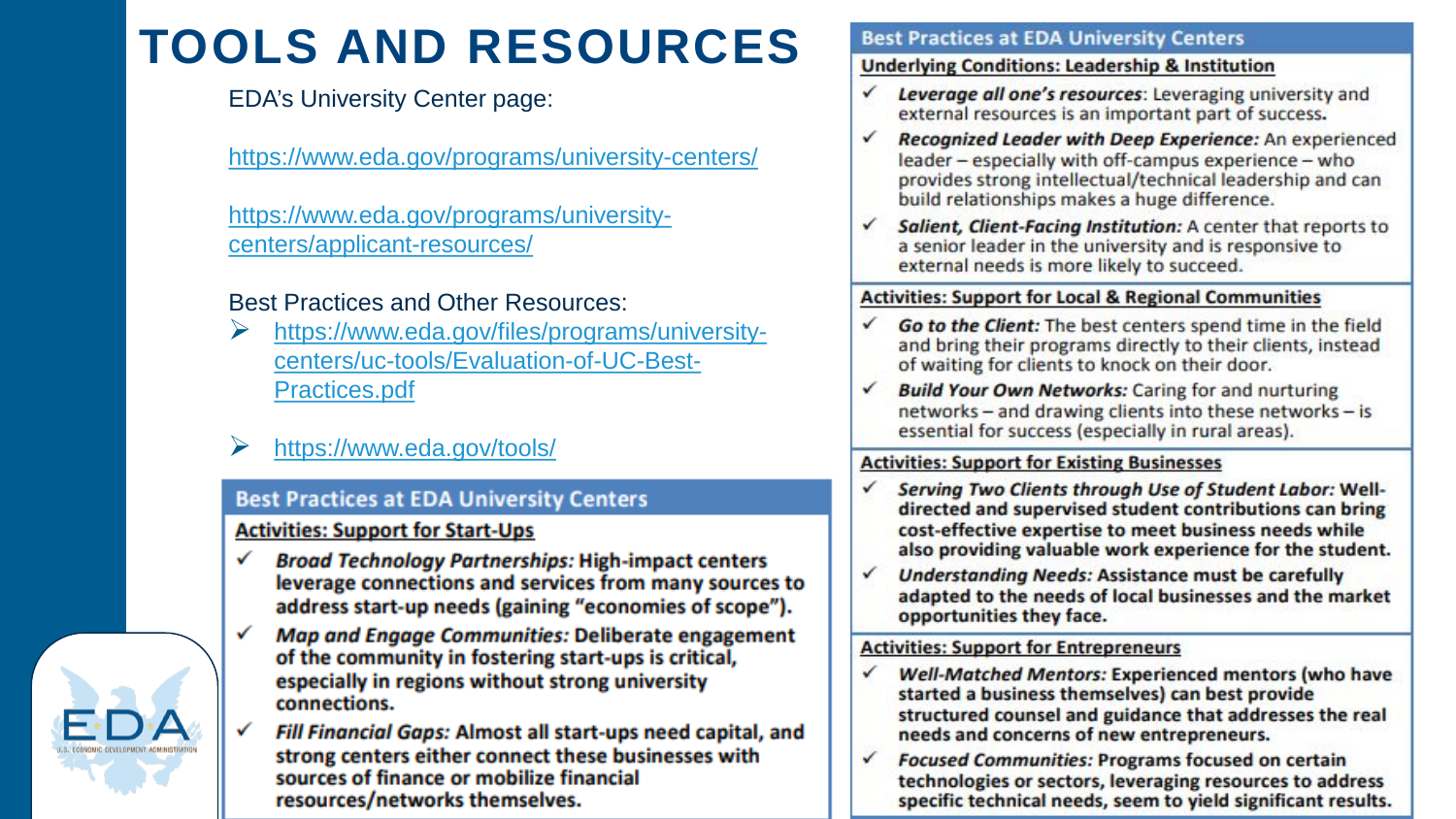## **CONTACT INFORMATION**

**Atlanta Regional Office University Center POC:**

#### **Priscilla Kittles, [pkittles@eda.gov](mailto:pkittles@eda.gov)** Administrative Director U.S. Department of Commerce Economic Development Administration Atlanta Regional Office 401 West Peachtree Street, NW, Suite 1820 Atlanta, GA 30308

#### **HQ University Center POC:**

#### **Bernadette Grafton, [bgrafton1@eda.gov](mailto:bgrafton1@eda.gov)**

Program Analyst Team Lead/UC Program **Coordinator** 



U.S. Department of Commerce Economic Development Administration Washington, DC 20230 P: 202-482-2917

**Seattle Regional Office University Center POC:**

#### **Chris Cox, [ccox@eda.gov](mailto:ccox@eda.gov)** Administrative Director U.S. Department of Commerce Economic Development Administration Seattle Regional Office 915 Second Avenue Jackson Federal Building, Room 1890 Seattle, WA 98174

*EDA Mission: To lead the federal economic development agenda by promoting innovation and competitiveness, preparing American regions for growth and success in the worldwide economy.*